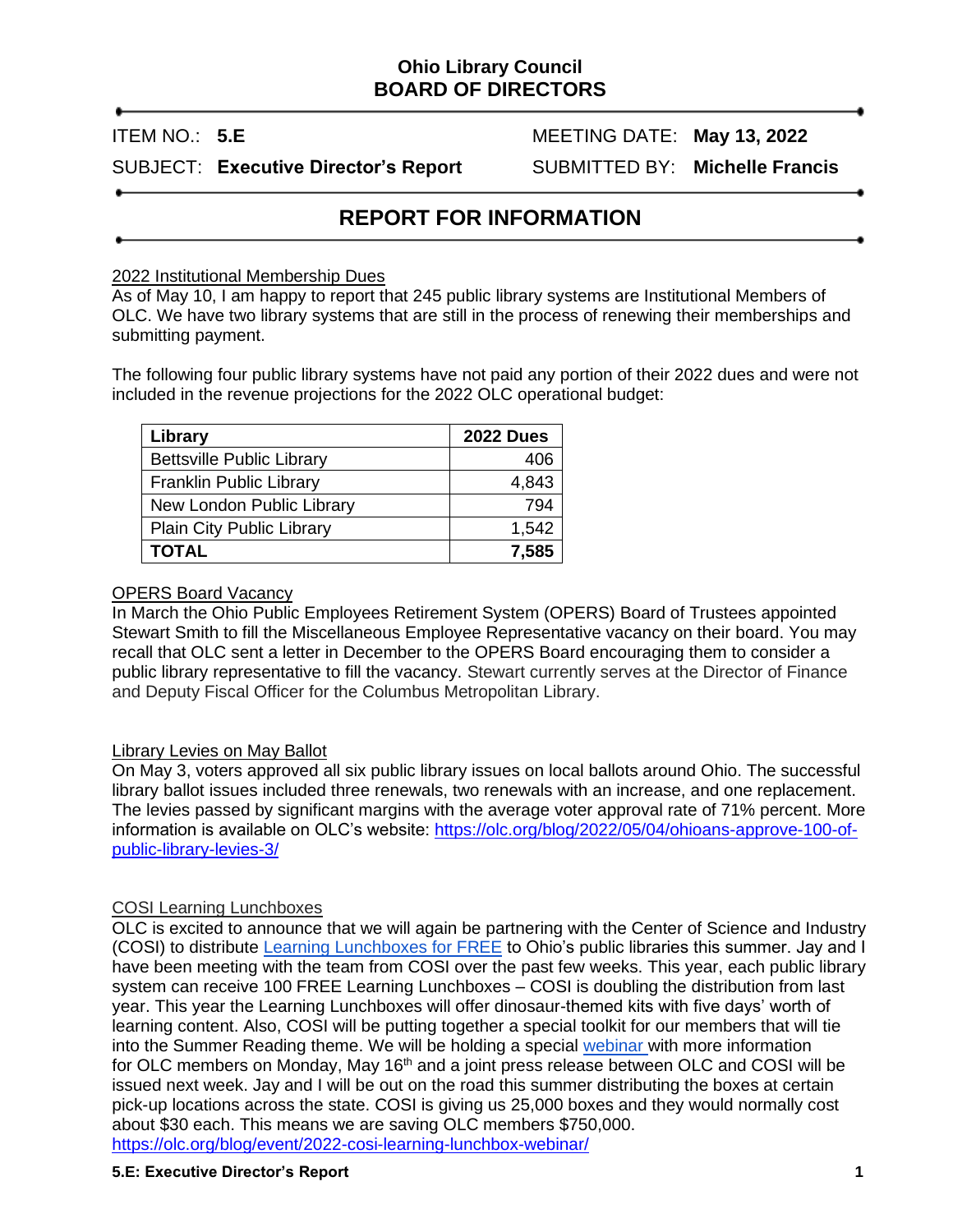## Trustee Dinners

This spring, OLC returned to our tradition of having in-person Trustee Diners around the state. These are dinner meetings throughout the state for public library trustees and administrators. These events focus on the challenges and opportunities ahead for Ohio's public libraries and provide a venue for library trustees and administrators to share information and ideas with their counterparts throughout the region. Below is a summary of attendance for this year (in-person) and last year (virtual).

| <b>Date</b> | 2022 Locations (In-Person)                                  | <b>Attendance</b> |
|-------------|-------------------------------------------------------------|-------------------|
| April 21    | SE Ohio – Rep. Don Jones                                    | 30                |
| May 5       | NW Ohio – Rep. Haraz Ghanbari & Chancellor Randy<br>Gardner | 40                |
| May 12      | NE Ohio - Rep. Gayle Manning                                | 60                |
| May 19      | SW Ohio - Rep. Jessica Miranda                              | 20                |

| <b>Date</b> | <b>2021 Locations (Virtual)</b>                      | <b>Attendance</b> |
|-------------|------------------------------------------------------|-------------------|
| May 10      | Central Ohio - Sen. President Pro Temp Jay Hottinger | 41                |
| May 13      | SW Ohio – Sen. Steve Wilson                          | 26                |
| May 20      | NE Ohio - Sen. Jerry Cirino                          | 21                |
| May 24      | NW Ohio - Sen. Theresa Gavarone                      | 44                |

### Learning Loss Caused by the Pandemic

Jay and I have been meeting with the Ohio Department of Education (ODE) regarding the learning [loss](https://www.dispatch.com/story/news/education/2022/04/18/ohio-students-reading-skills-dropped-pandemic-columbus/7271841001/) from the pandemic.

[https://www.dispatch.com/story/news/education/2022/04/18/ohio-students-reading-skills-dropped](https://www.dispatch.com/story/news/education/2022/04/18/ohio-students-reading-skills-dropped-pandemic-columbus/7271841001/)[pandemic-columbus/7271841001/](https://www.dispatch.com/story/news/education/2022/04/18/ohio-students-reading-skills-dropped-pandemic-columbus/7271841001/)

The impact of the pandemic on student learning has been significant, leaving many of Ohio's youngest students behind in reading. According to ODE, the third-grade reading proficiency decreased statewide from 67% in the 2018-19 school year to 51.9% in 2020-21. ODE is looking for options to utilize their federal funding from the American Rescue Plan (ARP) Elementary and Secondary School Emergency Relief Fund (ESSER) to address this issue.

We know our libraries have initiated several programs and services to help close achievement gaps, especially in early childhood literacy. We recently asked our members to complete a brief survey so that we can share this information with ODE and other state agencies on what libraries are doing to address the learning loss caused by the pandemic.

### Censorship Program

I had the honor of presenting with one of my former law school professors on March 29<sup>th</sup> at a special event on censorship sponsored by the Bexley Public Library. We discussed the first amendment, book challenges and what is currently happening in public libraries and school libraries.

ALA Unite Against Book Bans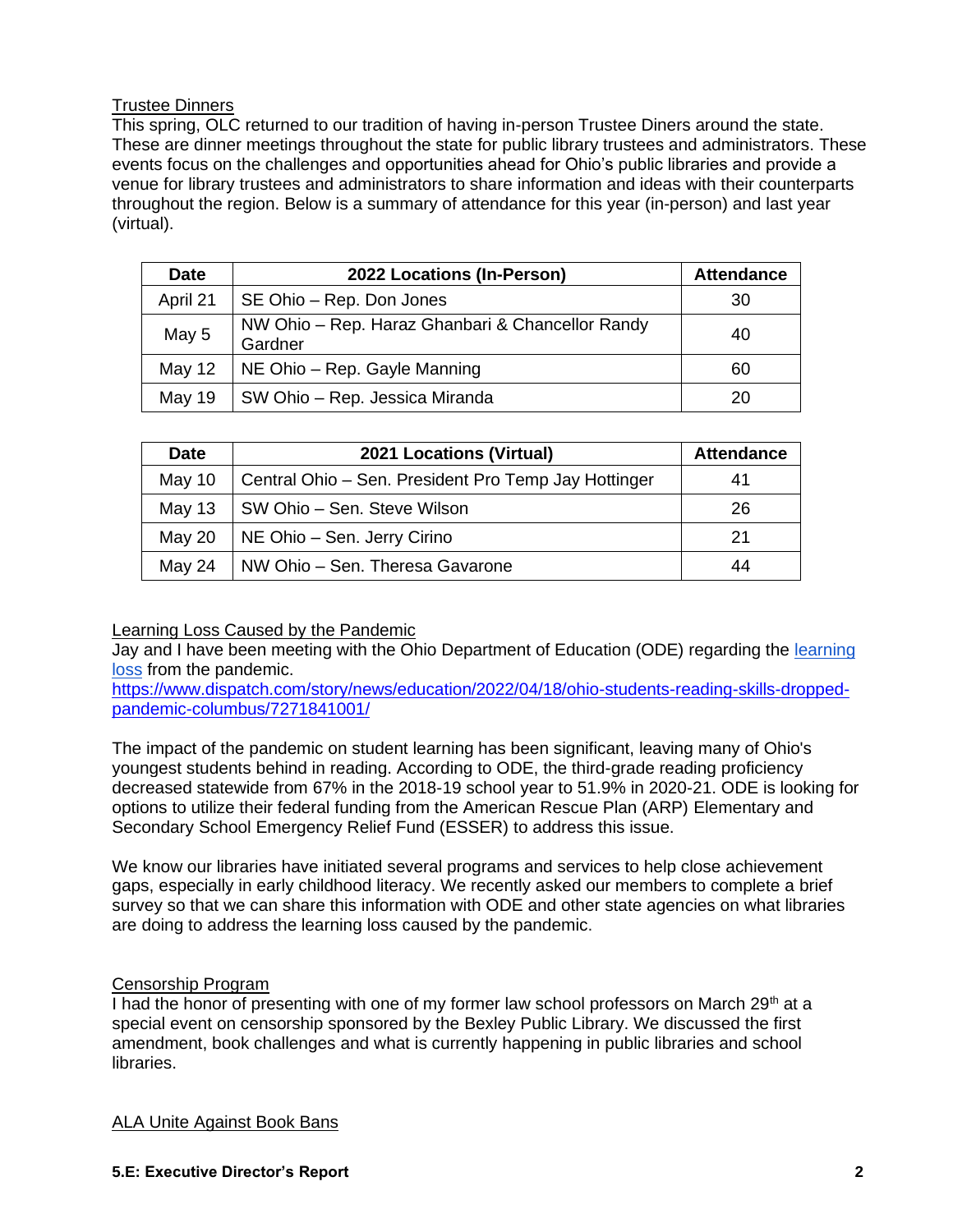On April 4, ALA launched their national campaign – Unite Against Book Bans. This national campaign is focused on empowering readers everywhere to stand together in the fight against censorship. More information is available at uniteagainstbookbans.org. [https://www.ala.org/news/press-releases/2022/04/national-library-week-kicks-state-america-s](https://www.ala.org/news/press-releases/2022/04/national-library-week-kicks-state-america-s-libraries-report-annual-top-10)[libraries-report-annual-top-10](https://www.ala.org/news/press-releases/2022/04/national-library-week-kicks-state-america-s-libraries-report-annual-top-10)

ALA recently announced that more than 25 national organizations have joined the campaign to raise awareness, including some of the following:

- Authors Guild
- Baker & Taylor
- Macmillan Publishers
- National Book Foundation
- Overdrive Inc.
- Penguin Random House
- Simon & Schuster

<https://www.ala.org/news/press-releases/2022/05/organizations-join-ala-unite-against-book-bans>

### PLA 2022

The 2022 PLA Conference in Portland was a worthwhile trip to the west coast. It was great to see so many of our members in-person. I attended several important meetings while there:

- Met w/fellow Library State Assoc. Executive Directors from Virginia and Washington as well as the new Executive Director of COSLA.
- Met w/PLA's Executive Director to discuss PLA 2024 in Columbus.
- Met w/ALA's Executive Director, the ALA President, ALA Communications team and ALA Advocacy team on their nationwide advocacy campaign regarding book challenges and polling results.
- Met w/Blackstone Audio/Publishing regarding changes in their eBook licensing.
- Supported our OLC members as they presented in more than 10 different breakout sessions.

### Digital Navigator Pop-ups

OLC is working with OPLIN and the Connectivity Champions from ODE on a pilot program for Digital Navigator Pop-ups in public libraries in certain regions of the state. This is a work in progress, and we are in the early stages of discussion. More information will be provided at the next board meeting.

### OLC Staff Anniversaries

Recent OLC staff anniversaries include:

- Angie Jacobsen: March 28 6 years
- Laurie Miller: April 19 1 year
- Ro Swanson: May  $8 22$  years

### **Activities**

Activities since the last Board meeting include:

| Mar. 7  | Leadership & Management Conf. Planning Comm. Meeting                                                      |
|---------|-----------------------------------------------------------------------------------------------------------|
|         | Lunch Meeting w/CML                                                                                       |
| Mar. 9  | Meeting w/Brian Moore (Morgan Stanley)                                                                    |
| Mar. 10 | Adult Services & Ref. Virtual Conference.                                                                 |
| .       | $\bigcap_{i=1}^n$ and $\bigcap_{i=1}^n$ and $\bigcap_{i=1}^n$ and $\bigcap_{i=1}^n$ and $\bigcap_{i=1}^n$ |

Mar. 11 OLC Board of Directors Meeting

#### **5.E: Executive Director's Report 3**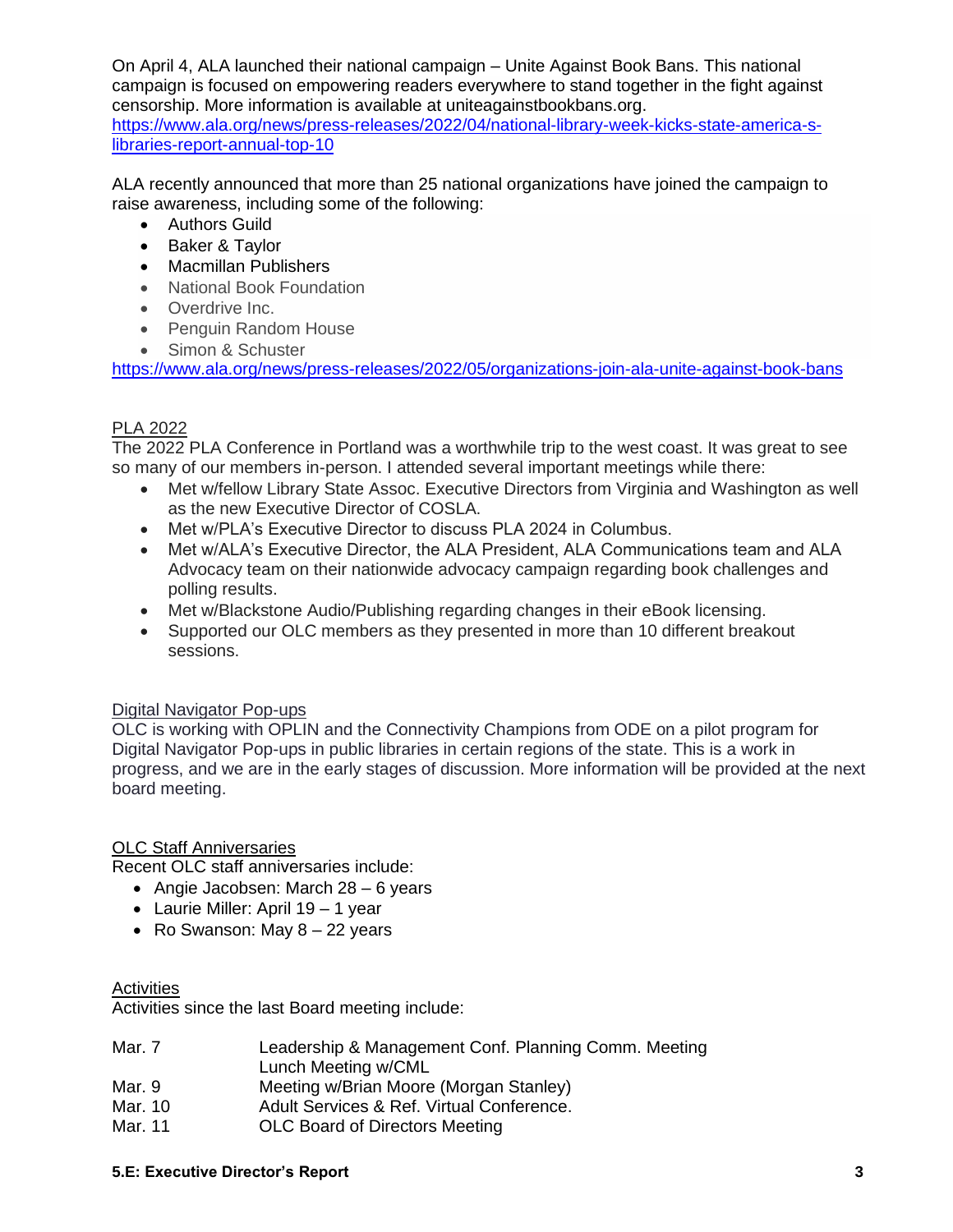| Mar. 12<br>Mar. 14 | <b>OLC Library Trustee Workshop</b><br>Leadership & Management Conf. Planning Comm. Meeting |
|--------------------|---------------------------------------------------------------------------------------------|
| Mar. 15            | Meeting w/Brian Moore (Morgan Stanley)                                                      |
| Mar. 16            | Meeting w/OhioKAN (Kinship & Adoption Navigator Program)                                    |
| Mar. 17            | Meeting w/School Principals Assoc.                                                          |
|                    | State Library of Ohio Board Meeting                                                         |
|                    | C&E Program Comm. Meeting                                                                   |
|                    | C&E Expo Comm. Meeting                                                                      |
|                    | <b>Ohio Opioid Education Alliance Meeting</b>                                               |
| Mar. 18            | Meeting w/ODE about Learning Loss                                                           |
|                    | Meeting w/OLC Legal Counsel                                                                 |
|                    | Meeting w/Connectivity Champions                                                            |
| Mar. 21            | Meeting w/BroadbandOhio on ACP                                                              |
|                    | Meeting w/Mayor's Alliance ED                                                               |
|                    | OLC Leg Day Prep Webinar                                                                    |
| Mar. 22            | Meeting w/COSI on Learning Lunchboxes                                                       |
|                    | Meeting w/Wil Haygood                                                                       |
| Mar. 23-25         | PLA 2022 in Portland                                                                        |
| Mar. 28            | <b>OLC Intellectual Freedom Webinar</b>                                                     |
| Mar. 29            | Meeting w/BroadbandOhio on ACP                                                              |
|                    | Meeting w/OGIL                                                                              |
|                    | Censorship Program w/Bexley PL                                                              |
| Apr. 5             | <b>RemotEDx Coordinating Council Meeting</b>                                                |
| Apr. 6             | OLC Legislative Day at the Statehouse                                                       |
| Apr. 7             | Congressional Hearing on Censorship                                                         |
|                    | Meeting w/Ohio Opioid Education Alliance                                                    |
| Apr. 8             | Meeting w/Awards & Honors Chair                                                             |
|                    | <b>Meeting on Cleveland Contracts</b>                                                       |
| Apr. 9             | Interview w/Spectrum News                                                                   |
| Apr. 11            | Meeting w/C&E Chairs                                                                        |
|                    | Meeting w/Bob Hinkle (AOS)                                                                  |
|                    | Meeting w/Dave Thompson (AOS)                                                               |
| Apr. 12            | United for Libraries Webinar on ALA Campaign                                                |
|                    | Digital Navigator Meeting w/OPLIN                                                           |
| Apr. 13-14         | OLC Library Fiscal Officers CPIM Conference                                                 |
|                    | Meeting w/OLC Library Accounting Division                                                   |
| Apr. 18            | State Library of Ohio Webinar on Intellectual Freedom                                       |
| Apr. 19            | Meeting w/BroadbandOhio on ACP                                                              |
|                    | Meeting w/COSI on Learning Lunchboxes                                                       |
|                    | Meeting w/OPLIN & Connectivity Champions on Digital Navigators                              |
| Apr. 20            | <b>OLC Auditors</b>                                                                         |
|                    | Interview w/Cap. Journal                                                                    |
|                    | <b>Meeting w/Metro Directors</b>                                                            |
|                    | Meeting w/ODE on Learning Loss                                                              |
| Apr. 21            | SE Ohio OLC Trustee Dinner in Cambridge                                                     |
| Apr. 22            | <b>OPLIN Board Meeting</b>                                                                  |
|                    | <b>OLC Small Libraries Division Action Council Meeting</b>                                  |
| Apr. 26            | Meeting w/Kent State iSchool Advisory Board                                                 |
| Apr. 27            | Meeting w/ODE on Learning Loss                                                              |
|                    | <b>OLC Nominating Committee Meeting</b>                                                     |
|                    | Meeting w/HBM Architects                                                                    |
| Apr. 28            | Meeting w/Stifel                                                                            |
| Apr. 29            | Meeting w/Howard Fleeter                                                                    |
| May 2              | OLC Rightclick 2.0 Webinar: Cybersecurity & TechCred                                        |
| May 3              | Meeting w/COSI on Learning Lunchboxes                                                       |
| May 4              | Meeting w/Metro Directors                                                                   |

**5.E: Executive Director's Report 4**